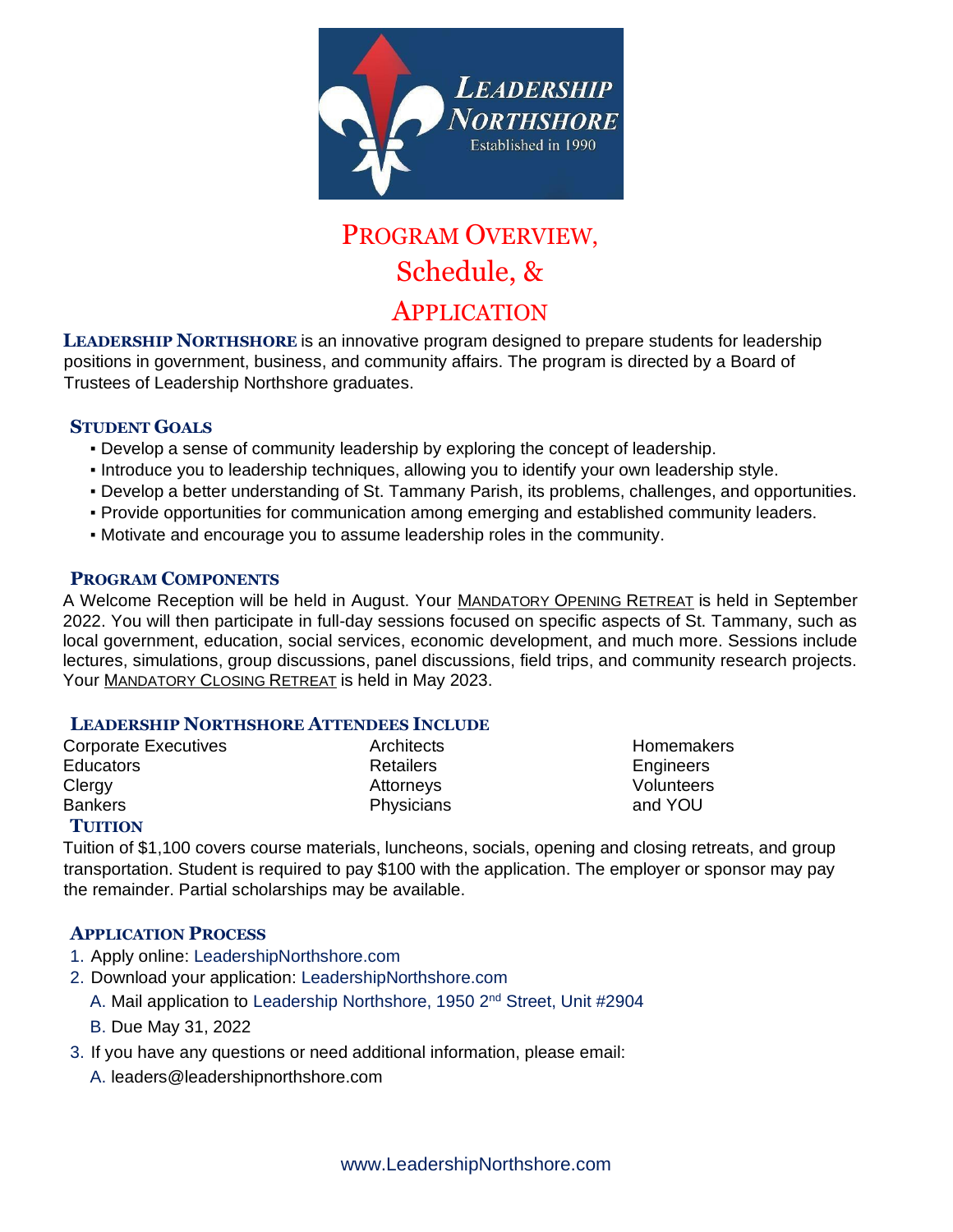

# **Class of 2023 Schedule**

| <b>Applications Due</b>                  |                                   | <b>Tuesday, May 31, 2022</b>     |
|------------------------------------------|-----------------------------------|----------------------------------|
| <b>Interviews</b>                        | <b>TBD</b>                        | <b>TBD</b>                       |
| <b>Class Opening Reception</b>           | <b>Evening</b>                    | <b>TBA</b>                       |
| <b>Opening Retreat</b>                   | (Friday noon to Sunday noon)      | September 9,10, & 11, 2022       |
| <b>Slidell Little Theatre</b>            | <b>Evening</b>                    | <b>Class to TBD (Recommend</b>   |
|                                          |                                   | complete by January)             |
| <b>Art/Culture/History</b>               | <b>All Day</b>                    | <b>Wednesday, September 28,</b>  |
|                                          |                                   | 2022                             |
| <b>Project Skills &amp; Information</b>  | <b>Evening</b>                    | Tuesday, October 11, 2022        |
| <b>Social Services Day</b>               | <b>All Day</b>                    | Wednesday, October 26, 2022      |
| <b>Leadership Skills &amp; Review of</b> | <b>All Day</b>                    | Wednesday, November 09,          |
| <b>Project Status</b>                    |                                   | 2022                             |
| <b>Team Presentations- Initial</b>       | <b>At end of Local Government</b> | <b>Wednesday, November 09,</b>   |
| <b>Constructive Feedback &amp;</b>       | <b>Day</b>                        | 2022                             |
| <b>Project Review by Curriculum</b>      |                                   |                                  |
| <b>Chair</b>                             |                                   |                                  |
| <b>Class &amp; Board &amp; Mentors</b>   | At 11:00 to 1:00                  | <b>Blanchard house November</b>  |
| <b>Holiday Brunch</b>                    |                                   | 13 20 22                         |
| <b>Local Government</b>                  | <b>All Day</b>                    | Wednesday, December 07,          |
|                                          |                                   | 2022                             |
| <b>Final Review of Projects for</b>      | <b>Evening</b>                    | Monday, December 19, 2022        |
| <b>Approval via ZOOM</b>                 |                                   |                                  |
| <b>Alumni Assoc Holiday Party</b>        | <b>Evening</b>                    | <b>TBD</b> by Alumni Assoc       |
| <b>Education Day</b>                     | <b>All Day</b>                    | Wednesday, January 11, 2023      |
| <b>Project Presentations</b>             | <b>Evening</b>                    | Monday, January 23, 2023         |
| <b>Economic Development</b>              | <b>All Day</b>                    | Wednesday, February 01,          |
|                                          |                                   | 2023                             |
| <b>Project Finance &amp; Marketing</b>   | 2-3 project teams members         | Monday, February 20, 2023        |
| <b>Reviewing</b>                         | required -Zoom with Michele       |                                  |
| <b>Healthcare</b>                        | <b>All Day</b>                    | <b>Wednesday, March 01, 2023</b> |
| <b>Environment</b>                       | <b>All Day</b>                    | Wednesday, April 05, 2023        |
| <b>Arts Evening</b>                      | Evening                           | <b>TBD by City of Slidell</b>    |
| <b>Project Lunch Presentations</b>       | (Lunch Meeting) 2-3 project       | TBD by Alumni Assoc & Board      |
|                                          | teams members required            |                                  |
| <b>Judicial/Law Enforcement</b>          | <b>All Day</b>                    | Wednesday, April 19, 2023        |
| Louisiana Symphony                       | <b>Evening/Event</b>              | <b>TBD by City of Slidell</b>    |
| <b>Project Transition Plan</b>           | <b>Evening Zoom Meeting</b>       | <b>Monday, April 24, 2023</b>    |
| <b>Review</b>                            |                                   |                                  |
| <b>Closing Retreat</b>                   | (Wed. & Thur. Overnight)          | May 3 & 4, 2023                  |
| <b>Graduations</b>                       | <b>Evening/Event</b>              | Friday, June 2, 2023             |
| <b>Alumni Assoc. Annual</b>              | <b>Late morning/Afternoon</b>     | Saturday, June 3, 2023           |
| <b>Crawfish Boil</b>                     |                                   |                                  |

September 9th, Check-In, Noon ⋆ All dates may be subject to change.

# **OPENING RETREAT (MANDATORY)**<br>
September 9th, Check-In, Noon May 3rd, Depart Slidell, 7am

September 11th, Ends, Noon May 4th, Return to Slidell, around 6pm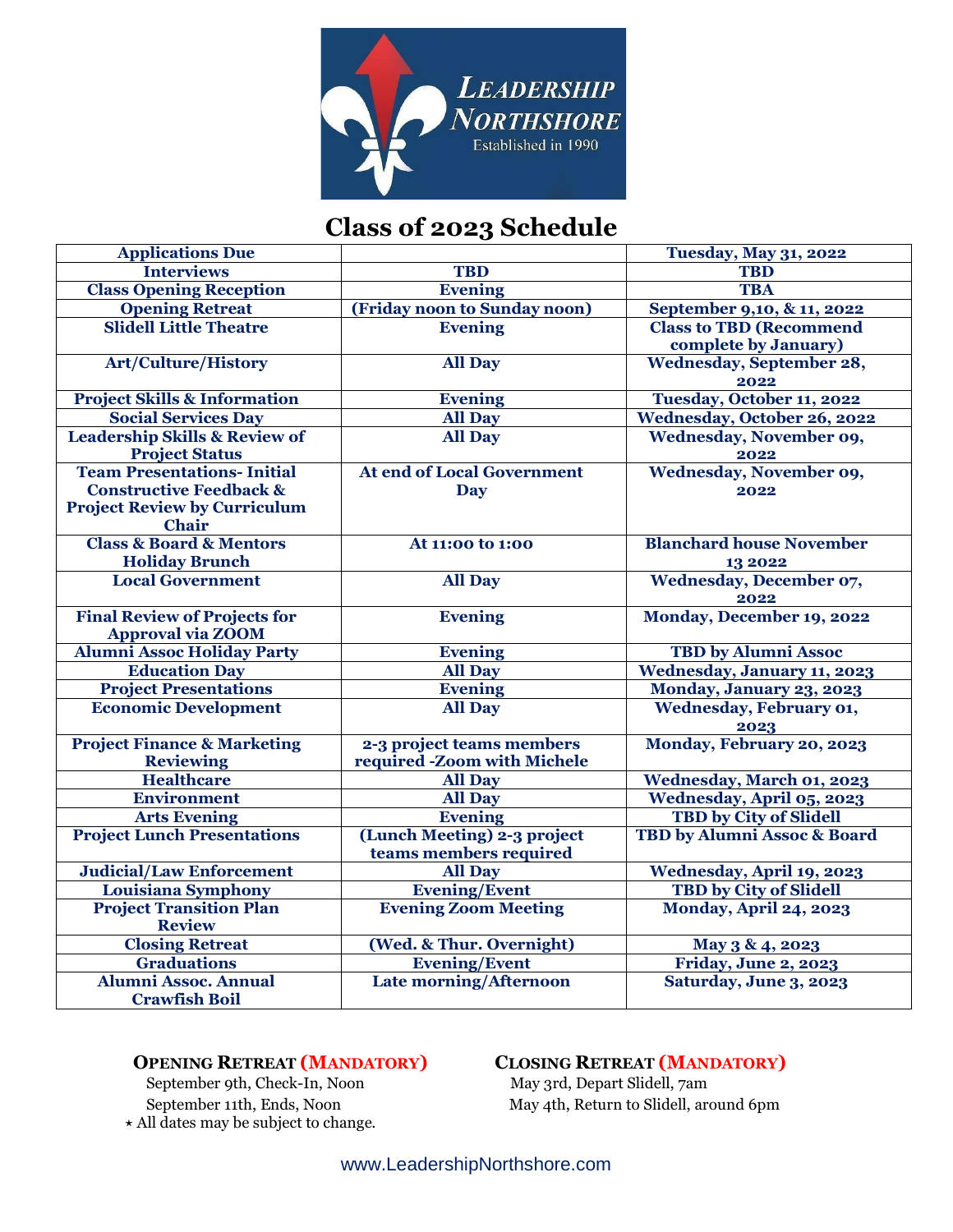## **LEADERSHIP NORTHSHORE APPLICATION**

- 1. Please complete each section fully.
- 2. One letter of recommendation is required.
	- A. You may include it with your application.
	- B. The person writing your letter may submit it to: Leadership Northshore, 1950 2<sup>nd</sup> Street, Unit #2904 C. The letter may also be emailed to [Leaders@LeadershipNorthshore.com.](https://d.docs.live.net/4de8e9bfdd9afee5/Leadership/Board%20Documents/Committees/Recruitment/Program%20Overview%20-%20Registration%20Process/Leaders%40LeadershipNorthshore.com)
- 3. Please email a color photo in large jpg format to Leaders@LeadershipNorthshore.com.
- 4. All statements made in the application are for obtaining admission to Leadership Northshore.
- 5. The Board of Trustees Selection Committee will retain the original application, even if you are not selected.
- 6. Verification of any information contained or alluded to in this application may be made at any time by the Board of Trustees Selection Committee, its agents, successors, or assignees, either directly or through a reporting agency.

### PERSONAL INFORMATION

| <b>NAME Last</b>                                           |                        | <b>Middle</b> |                |     |
|------------------------------------------------------------|------------------------|---------------|----------------|-----|
| <b>Preferred Name</b>                                      | Gender                 | Race          | Date of Birth  |     |
| <b>Street Address</b>                                      | <b>City</b>            | <b>ST</b>     |                | Zip |
| <b>Email Cell Phone</b>                                    |                        |               |                |     |
| Spouse's Name                                              | <b>Children's Ages</b> |               |                |     |
| Number of Years in St. Tammany                             |                        |               |                |     |
| <b>EMPLOYMENT</b>                                          |                        |               |                |     |
| <b>Current Employer</b>                                    | <b>Hire Date</b>       |               |                |     |
| <b>Mailing Address</b>                                     | <b>City</b>            |               | <b>ST</b>      | Zip |
| <b>Email Address</b>                                       |                        | Phone         | Fax            |     |
| <b>Type of Business</b>                                    |                        | <b>Title</b>  | Length of Time |     |
| Briefly describe your responsibilities in your employment: |                        |               |                |     |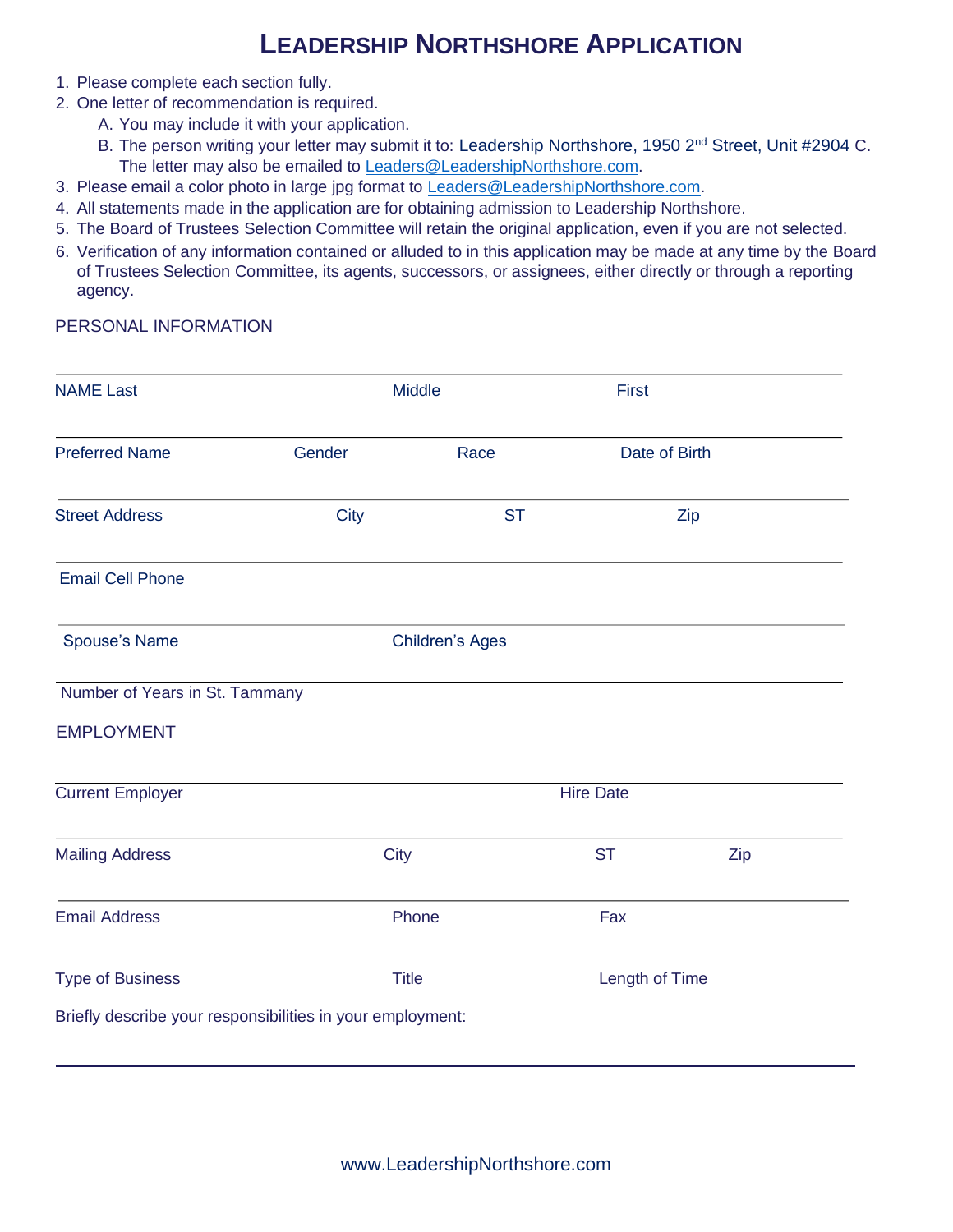### EMPLOYER APPROVAL

This candidate has my full support to participate in LEADERSHIP NORTHSHORE. I am aware of the time commitment involved in his/her effective participation, as well as the financial obligation.

| Signature | Title |
|-----------|-------|
| Company-  | Date  |

### EDUCATION

Briefly summarize your education background. List degrees/certificates received, field of study, vocational training programs, professional institutes, etc. List extracurricular activities and special honors received.

#### **ORGANIZATIONS**

Please list any organizations to which you belong.

### COMMITMENT

To graduate from LEADERSHIP NORTHSHORE, each participant is expected to attend ALL sessions. Only One (1) Absence is allowed. If more than one class session is missed, you will be required to make it up the following year. You will receive your certificate of completion after the required sessions have been completed.

- Opening Weekend Retreat (Mandatory Attendance)
- Nine full day sessions (See Schedule on Page 2)
- Four evening meetings during the year that include spouses
- Closing two-day retreat (Mandatory Attendance)

Tuition for each participant is \$1,100.00. \$100 is required with application form. (Refundable if not selected.)

A limited number of partial scholarships are available. If accepted into LEADERSHIP NORTHSHORE, will you find it necessary to seek scholarship assistance toward the tuition fee?

□ Yes □ No If Yes, additional confidential financial information will be required.

### **CERTIFICATION**

I understand the purpose and commitments of the LEADERSHIP NORTHSHORE Program; and, if I become a participant, I will devote the required time. I understand that more than one absence will mean that I will not graduate with my beginning class.

I certify that the information provided in this application is true and correct as of the date set forth opposite my signature on this application and acknowledge my understanding that any intent or negligent misrepresentation of the information contained in this application may result in dismissal from the class.